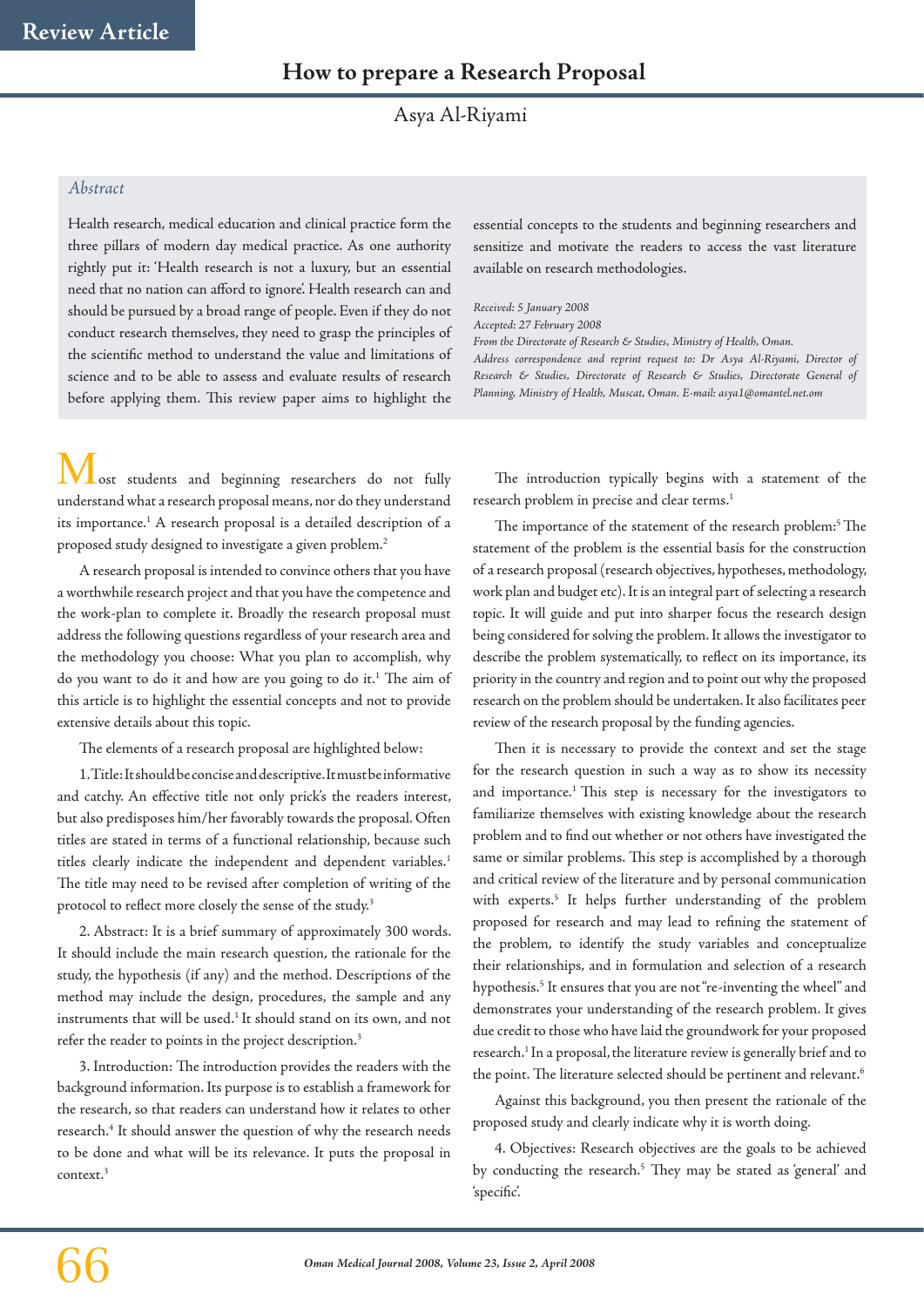The general objective of the research is what is to be accomplished by the research project, for example, to determine whether or not a new vaccine should be incorporated in a public health program.

The specific objectives relate to the specific research questions the investigator wants to answer through the proposed study and may be presented as primary and secondary objectives, for example, primary: To determine the degree of protection that is attributable to the new vaccine in a study population by comparing the vaccinated and unvaccinated groups.5 Secondary: To study the cost-effectiveness of this programme.

Young investigators are advised to resist the temptation to put too many objectives or over-ambitious objectives that cannot be adequately achieved by the implementation of the protocol.<sup>3</sup>

5. Variables: During the planning stage, it is necessary to identify the key variables of the study and their method of measurement and unit of measurement must be clearly indicated. Four types of variables are important in research:<sup>5</sup>

a. Independent variables: variables that are manipulated or treated in a study in order to see what effect differences in them will have on those variables proposed as being dependent on them. The different synonyms for the term 'independent variable' which are used in literature are: cause, input, predisposing factor, risk factor, determinant, antecedent, characteristic and attribute.

b. Dependent variables: variables in which changes are results of the level or amount of the independent variable or variables.

Synonyms: effect, outcome, consequence, result, condition, disease.

c. Confounding or intervening variables: variables that should be studied because they may influence or 'mix' the effect of the independent variables. For instance, in a study of the effect of measles (independent variable) on child mortality (dependent variable), the nutritional status of the child may play an intervening (confounding) role.

d. Background variables: variables that are so often of relevance in investigations of groups or populations that they should be considered for possible inclusion in the study. For example sex, age, ethnic origin, education, marital status, social status etc.

The objective of research is usually to determine the effect of changes in one or more independent variables on one or more dependent variables. For example, a study may ask "Will alcohol intake (independent variable) have an effect on development of gastric ulcer ( dependent variable)?"

Certain variables may not be easy to identify. The characteristics that define these variables must be clearly identified for the purpose of the study.

6. Questions and/ or hypotheses: If you as a researcher know enough to make prediction concerning what you are studying, then the hypothesis may be formulated. A hypothesis can be defined as a tentative prediction or explanation of the relationship between two or more variables. In other words, the hypothesis translates the problem statement into a precise, unambiguous prediction of expected outcomes. Hypotheses are not meant to be haphazard guesses, but should reflect the depth of knowledge, imagination and experience of the investigator.<sup>5</sup> In the process of formulating the hypotheses, all variables relevant to the study must be identified. For example: "Health education involving active participation by mothers will produce more positive changes in child feeding than health education based on lectures". Here the independent variable is types of health education and the dependent variable is changes in child feeding.

A research question poses a relationship between two or more variables but phrases the relationship as a question; a hypothesis represents a declarative statement of the relations between two or more variables.7

For exploratory or phenomenological research, you may not have any hypothesis (please do not confuse the hypothesis with the statistical null hypothesis).<sup>1</sup> Questions are relevant to normative or census type research (How many of them are there? Is there a relationship between them?). Deciding whether to use questions or hypotheses depends on factors such as the purpose of the study, the nature of the design and methodology, and the audience of the research (at times even the outlook and preference of the committee members, particularly the Chair).6

7. Methodology: The method section is very important because it tells your research Committee how you plan to tackle your research problem. The guiding principle for writing the Methods section is that it should contain sufficient information for the reader to determine whether the methodology is sound. Some even argue that a good proposal should contain sufficient details for another qualified researcher to implement the study.<sup>1</sup> Indicate the methodological steps you will take to answer every question or to test every hypothesis illustrated in the Questions/hypotheses section.<sup>6</sup> It is vital that you consult a biostatistician during the planning stage of your study,<sup>8</sup> to resolve the methodological issues before submitting the proposal.

## This section should include:

Research design: The selection of the research strategy is the core of research design and is probably the single most important decision the investigator has to make. The choice of the strategy, whether descriptive, analytical, experimental, operational or a combination of these depend on a number of considerations,<sup>5</sup> but this choice must be explained in relation to the study objectives.<sup>3</sup>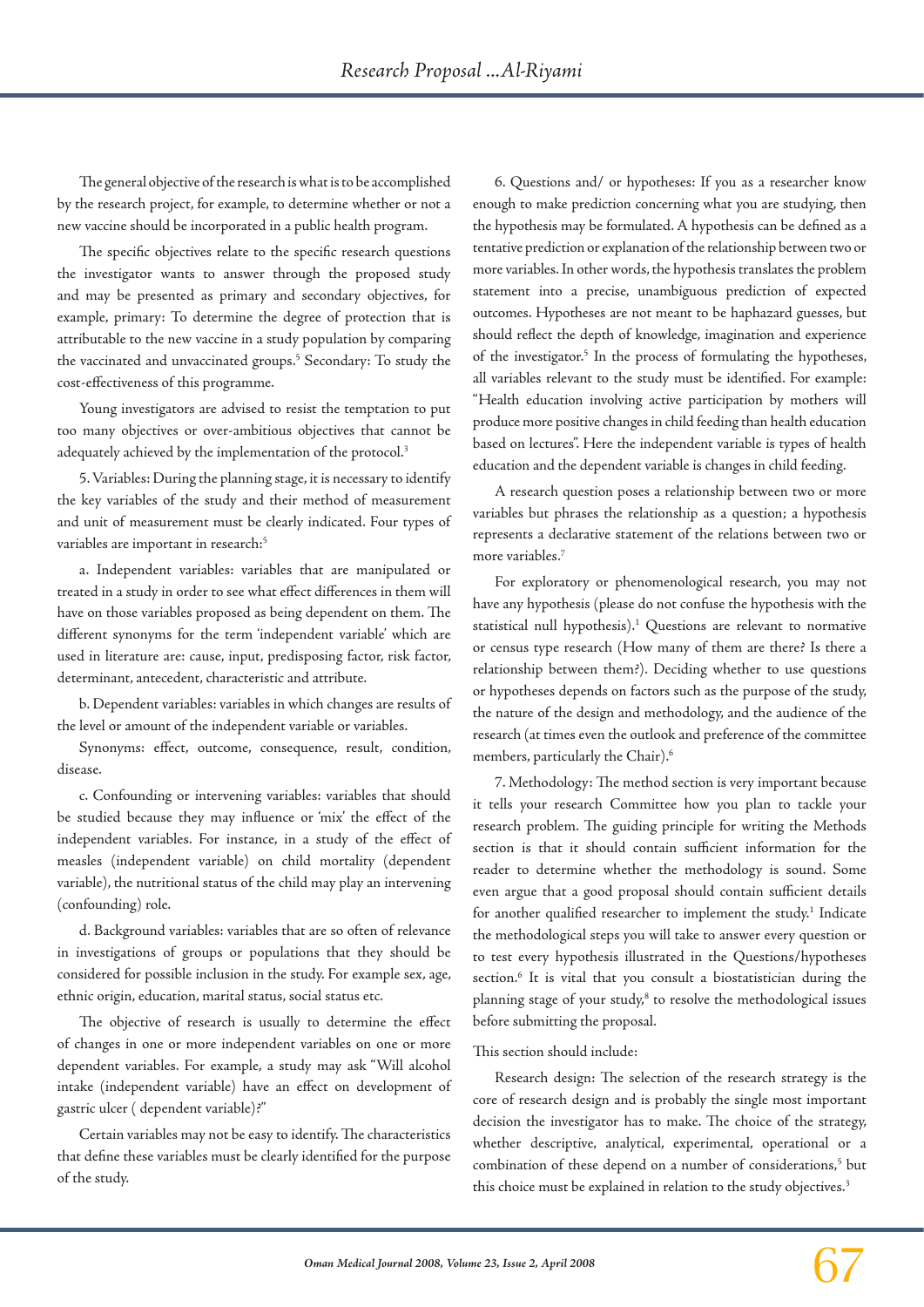Research subjects or participants: Depending on the type of your study, the following questions should be answered<sup>3,5</sup>

- What are the criteria for inclusion or selection?
- What are the criteria for exclusion?
- What is the sampling procedure you will use so as to ensure representativeness and reliability of the sample and to minimize sampling errors? The key reason for being concerned with sampling is the issue of validity-both internal and external of the study results.<sup>9</sup>
- Will there be use of controls in your study? Controls or comparison groups are used in scientific research in order to increase the validity of the conclusions. Control groups are necessary in all analytical epidemiological studies, in experimental studies of drug trials, in research on effects of intervention programmes and disease control measures and in many other investigations. Some descriptive studies (studies of existing data, surveys) may not require control groups.
- What are the criteria for discontinuation?

Sample size: The proposal should provide information and justification (basis on which the sample size is calculated) about sample size in the methodology section.<sup>3</sup> A larger sample size than needed to test the research hypothesis increases the cost and duration of the study and will be unethical if it exposes human subjects to any potential unnecessary risk without additional benefit. A smaller sample size than needed can also be unethical as it exposes human subjects to risk with no benefit to scientific knowledge. Calculation of sample size has been made easy by computer software programmes, but the principles underlying the estimation should be well understood.

Interventions: If an intervention is introduced, a description must be given of the drugs or devices (proprietary names, manufacturer, chemical composition, dose, frequency of administration) if they are already commercially available. If they are in phases of experimentation or are already commercially available but used for other indications, information must be provided on available preclinical investigations in animals and/or results of studies already conducted in humans ( in such cases, approval of the drug regulatory agency in the country is needed before the study).<sup>3</sup>

Ethical issues:<sup>3</sup> Ethical considerations apply to all types of health research. Before the proposal is submitted to the Ethics Committee for approval, two important documents mentioned below (where appropriate) must be appended to the proposal. In additions, there is another vital issue of Conflict of Interest, wherein the researchers should furnish a statement regarding the same.

The Informed consent form (informed decision-making): A consent form, where appropriate, must be developed and attached to the proposal. It should be written in the prospective subjects' mother tongue and in simple language which can be easily understood by the subject. The use of medical terminology should be avoided as far as possible. Special care is needed when subjects are illiterate. It should explain why the study is being done and why the subject has been asked to participate. It should describe, in sequence, what will happen in the course of the study, giving enough detail for the subject to gain a clear idea of what to expect. It should clarify whether or not the study procedures offer any benefits to the subject or to others, and explain the nature, likelihood and treatment of anticipated discomfort or adverse effects, including psychological and social risks, if any. Where relevant, a comparison with risks posed by standard drugs or treatment must be included. If the risks are unknown or a comparative risk cannot be given it should be so stated. It should indicate that the subject has the right to withdraw from the study at any time without, in any way, affecting his/her further medical care. It should assure the participant of confidentiality of the findings.

Ethics checklist: The proposal must describe the measures that will be undertaken to ensure that the proposed research is carried out in accordance with the World Medical Association Declaration of Helsinki on Ethical Principles for Medical research involving Human Subjects.10 It must answer the following questions:

- • Is the research design adequate to provide answers to the research question? It is unethical to expose subjects to research that will have no value.
- Is the method of selection of research subjects justified? The use of vulnerable subjects as research participants needs special justification. Vulnerable subjects include those in prison, minors and persons with mental disability. In international research it is important to mention that the population in which the study is conducted will benefit from any potential outcome of the research and the research is not being conducted solely for the benefit of some other population. Justification is needed for any inducement, financial or otherwise, for the participants to be enrolled in the study.
- Are the interventions justified, in terms of risk/benefit ratio? Risks are not limited to physical harm. Psychological and social risks must also be considered.
- For observations made, have measures been taken to ensure confidentiality?